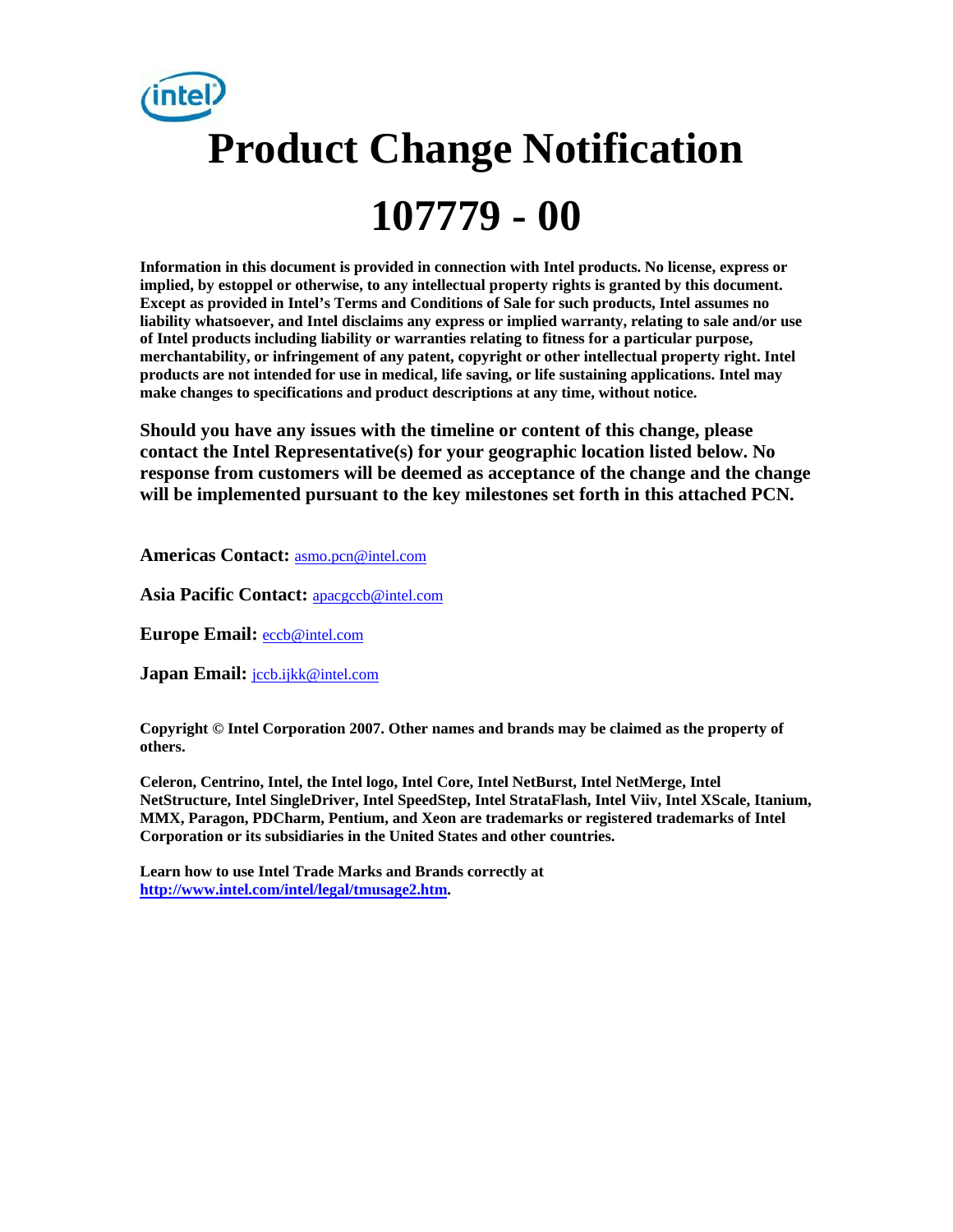## (intel) **Product Change Notification**

| <b>Change Notification #:</b> | $107779 - 00$                                |
|-------------------------------|----------------------------------------------|
| <b>Change Title:</b>          | <b>Desktop Intel® Pentium® 4 Processors</b>  |
|                               | 661, 641 and 631, and Intel® Pentium® D      |
|                               | Processors 945, 935, 925 and 915, PCN        |
|                               | 107779-00, Product Discontinuance,           |
|                               | <b>Tray and Boxed Product Discontinuance</b> |
| <b>Date of Publication:</b>   | <b>August 08, 2007</b>                       |

## **Key Characteristics of the Change:**

Product Discontinuance

### **Forecasted Key Milestones:**

|                                                                           | <b>Tray</b>       | <b>Boxed</b>      |
|---------------------------------------------------------------------------|-------------------|-------------------|
|                                                                           | <b>Processors</b> | <b>Processors</b> |
| <b>Product Discontinuance Program Support Begins:</b>                     | Aug 08, 2007      | Aug 08, 2007      |
| Product Discontinuance Demand To Local Intel Representative: Oct 05, 2007 |                   | Not Applicable    |
| <b>Orders are Non-Cancelable and Non-Returnable After:</b>                | Oct 05, 2007      | Oct 05, 2007      |
| <b>Last Corporate Commit Product Hot List Date:</b>                       | Nov 27, 2007      | Nov 27, 2007      |
| <b>Last Product Discontinuance Order Date:</b>                            | Dec 07, 2007      | Dec 07, 2007      |
| <b>Last Product Discontinuance Shipment Date:</b>                         | Aug 08, 2008      | Mar 07, 2008      |

## **Description of Change to the Customer:**

Market demand for the Desktop Intel® Pentium® 4 Processors and Intel® Pentium® D Processors has shifted to other Intel® processors. The products identified in this notification will be discontinued and unavailable for additional orders after the "Last Product Discontinuance Order Date" (see "Key Milestones" above).

## **Customer Impact of Change and Recommended Action:**

Please determine your remaining demand for these products and place your "Last Product Discontinuance Orders" in accordance with the "Key Milestones" listed above. The tray products listed on the "Products Affected/Intel Ordering Codes" table below will remain on Intel's Corporate Commit Process until the "Last Product Discontinuance Order Date." The "Last Corporate Commit Hot List" is the last date that customers may submit a request for product utilizing Intel's Corporate Commit Hot List Process (CCP). From date of PCN publication, interim booking and turnback deadlines apply per standard CCP process. The "Last Product Discontinuance Order Date" is the final day for customers to book the commits Intel has granted after the "Last Corporate Product Hot List Date."

Boxed processors will not be available after boxed inventory is depleted (see "Key Milestones" above.) Intel is offering tray processors to Intel Authorized Distributors as a substitute for depleted boxed processor inventory. Substitute tray processors are identified below in the "Boxed Processors Product Table."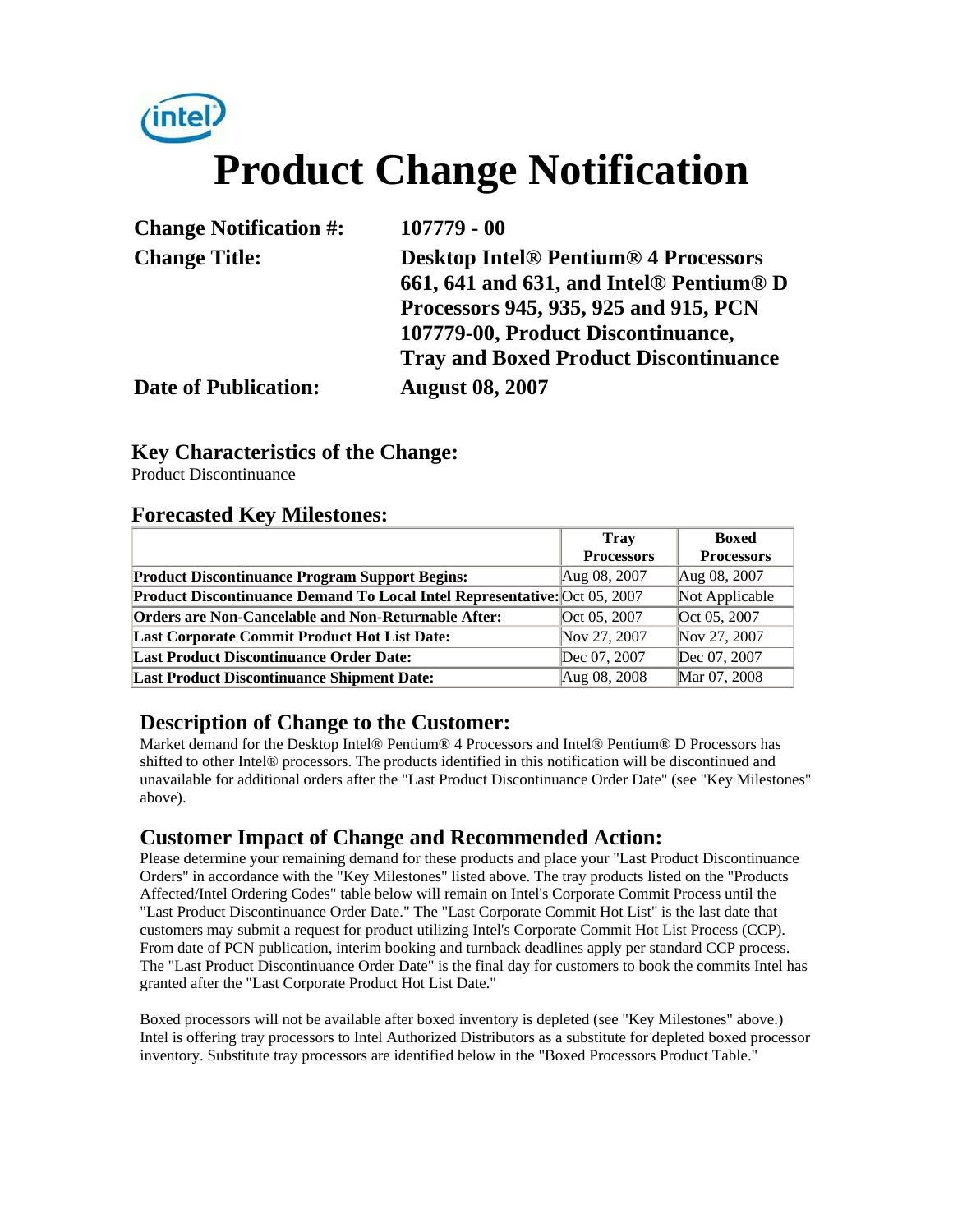## **Products Affected / Intel Ordering Codes:**

| <b>Tray Intel® Pentium ® D Processors</b>                       |            |                  |                     |                                |        |                 |  |  |
|-----------------------------------------------------------------|------------|------------------|---------------------|--------------------------------|--------|-----------------|--|--|
|                                                                 |            |                  |                     |                                |        |                 |  |  |
| <b>Marketing</b><br><b>Name</b>                                 | Processor# | <b>Frequency</b> | <b>Product Code</b> | S-Spec                         | MM#    | <b>Stepping</b> |  |  |
| <b>Intel<sup>®</sup></b><br>Pentium <sup>®</sup> D<br>Processor | 945        | 3.4 GHz          | HH80553PG0964MN     | SL9QQ                          | 884220 | $D-0$           |  |  |
| Intel@<br>Pentium® D<br>Processor                               | 935        | $3.2$ GHz        | HH80553PG0884MN     | S L9QR                         | 884221 | $D-0$           |  |  |
| Intel@<br>Pentium <sup>®</sup> D<br>Processor                   | 925        | 3 GHz            | HH80553PG0804MN     | S <sub>L9</sub> KA             | 882895 | $D-0$           |  |  |
| <b>Intel®</b><br>Pentium <sup>®</sup> D<br>Processor            | 915        | $2.8$ GHz        | HH80553PG0724MN     | S <sub>L9</sub> K <sub>B</sub> | 882896 | $D-0$           |  |  |

| <b>Tray Intel® Pentium® 4 Processors</b> |            |           |                     |              |        |                 |  |
|------------------------------------------|------------|-----------|---------------------|--------------|--------|-----------------|--|
|                                          |            |           |                     |              |        |                 |  |
| <b>Marketing</b>                         | Processor# | Frequency | <b>Product Code</b> | S-Spec       | MM#    | <b>Stepping</b> |  |
| <b>Name</b>                              |            |           |                     |              |        |                 |  |
| [Intel@]                                 | 661        | 3.6 GHz   | HH80552PG1042M      | <b>SL96H</b> | 878829 | $C-1$           |  |
| Pentium® 4                               |            |           |                     |              |        |                 |  |
| Processor                                |            |           |                     |              |        |                 |  |
| Intel <sup>®</sup>                       | 641        | $3.2$ GHz | HH80552PG0882M      | S L9KF       | 882912 | $D-0$           |  |
| Pentium® 4                               |            |           |                     |              |        |                 |  |
| Processor                                |            |           |                     |              |        |                 |  |
| Intel <sup>®</sup>                       | 631        | 3 GHz     | HH80552PG0802M      | S L9KG       | 882914 | $D-0$           |  |
| Pentium® 4                               |            |           |                     |              |        |                 |  |
| Processor                                |            |           |                     |              |        |                 |  |